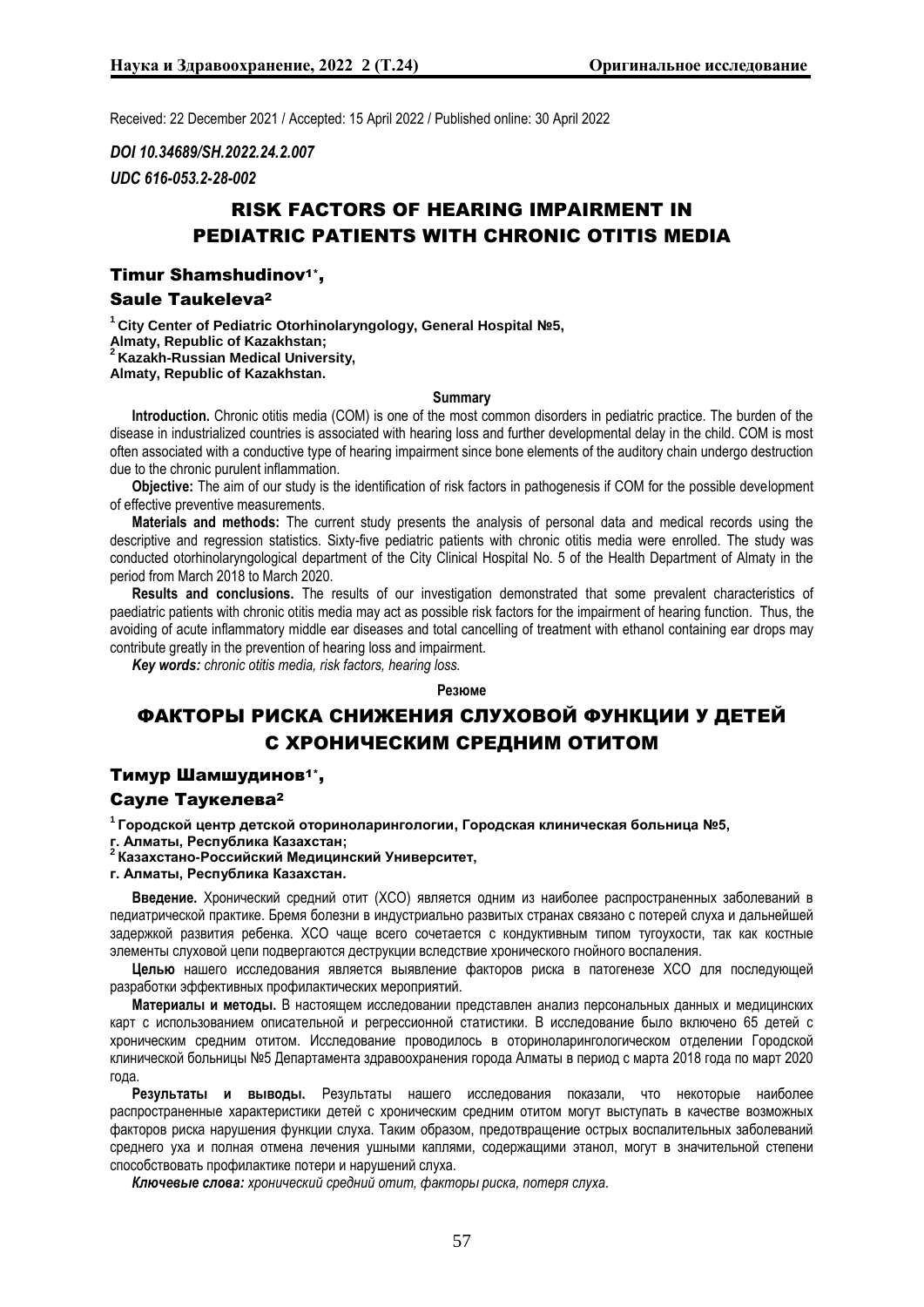## **Түйіндеме**

# СОЗЫЛМАЛЫ ОРТА ОТИТКЕ ШАЛДЫ**ҚҚ**АН БАЛА ЖАСЫНДА**Ғ**Ы НАУ**Қ**АСТАРДЫ**Ң** ЕСТУ **Қ**АБІЛЕТІНІ**Ң** Т**Ө**МЕНДЕУ ФАКТОРЛАРЫ

## Тимур Шамшудинов1\*,

## Сауле Таукелева<sup>2</sup>

**<sup>1</sup> Бала оториноларингологиясының қалалық орталығы, №5 Қалалық клиникалық емхана, Алматы қ., Қазақстан Республикасы;**

**2 Қазақстан-Ресей Медициналық Университеті, Алматы қ., Қазақстан Республикасы.**

**Кіріспе.** Созылмалы орта құлақ отиті (СОО) педиатриялық тәжірибеде жиі кездесетін аурулардың бірі болып табылады. Индустриалды дамыған елдердегі аурудың ауыртпалығы есту қабілетінің жоғалуымен және баланың дамуының одан әрі кешігуімен байланысты. СОО көбінесе есту қабілетінің жоғалуының өткізгіш түрімен біріктіріледі, өйткені есту тізбегінің сүйек элементтері созылмалы іріңді қабыну салдарынан жойылады.

**Мақсаты.** Біздің зерттеуіміздің мақсаты келешектегі тиімді алдын алу шараларын әзірлеу үшін СОО патогенезіндегі қауіп факторларын анықтау болып табылады.

**Материалдар мен тәсілдер.** Бұл зерттеу сипаттамалық және регрессиялық статистиканы пайдалана отырып, жеке деректер мен медициналық жазбалардың талдауын ұсынады. Зерттеуге созылмалы орта құлақ отитімен ауыратын 65 бала қатысты. Зерттеу Алматы қаласы Денсаулық сақтау басқармасының №5 қалалық клиникалық ауруханасының оториноларингология бөлімшесінде 2018 жылдың наурыз айынан 2020 жылдың наурыз айына дейін жүргізілді.

**Нәтижелер мен қорытындылар.** Біздің зерттеуіміздің нәтижелері созылмалы орта құлақ отиті бар балалардың ең жиі кездесетін кейбір сипаттамалары есту қабілетінің жоғалуының ықтимал қауіп факторлары ретінде әрекет етуі мүмкін екенін көрсетті. Осылайша, ортаңғы құлақтың жедел қабыну ауруларының алдын алу және құрамында этанол бар құлақ тамшыларымен емдеуді толығымен тоқтату есту қабілетінің жоғалуы мен нашарлауының алдын алуға үлкен ықпал етеді.

*Түйінді сөздер: созылмалы отит медиасы, қауіп факторлары, есту қабілетінің жоғалуы.*

## **Bibliographic citation:**

Shamshudinov T., Taukeleva S. Risk factors of hearing impairment in pediatric patients with chronic otitis media // *Nauka i Zdravookhranenie* [Science & Healthcare]. 2022, (Vol.24) 2, pp. 57-62. *doi 10.34689/SH.2022.24.2.007*

*Шамшудинов Т., Таукелева С.* Факторы риска снижения слуховой функции у детей с хроническим средним отитом // Наука и Здравоохранение. 2022. 2(Т.24). С. 57-62. *doi 10.34689/SH.2022.24.2.007*

*Шамшудинов Т., Таукелева С.* Созылмалы орта отитке шалдыққан бала жасындағы науқастардың есту қабілетінің төмендеу факторлары // Ғылым және Денсаулық сақтау. 2022. 2 (Т.24). Б. 57-62. *doi 10.34689/SH.2022.24.2.007*

## **Introduction**

Chronic otitis media (COM) is one of the most common disorders in pediatric practice. Annually about thirty million patients seek for medical service because of the inflammation of the middle ear. Since the diagnostic and classification approaches in definition of the disease vary throughout the world the prevalence of COM in the world ranges from 65 to 330 million cases per year [4]. The burden of the disease in industrialized countries is associated with hearing loss and further developmental delay in the child. In developing countries, the problem of COM is strongly correlated with deaths and severe complications leading to disability Exacerbations of COM may lead to the antibiotic resistance, deterioration in the quality of life of children and their parents. The economic losses linked with the management of the disease and temporary disability of parents due to the opening of sick leave to care for a child [11].

Obviously, COM is most often associated with a conductive type of hearing impairment since bone elements of the auditory chain undergo destruction due to the chronic purulent inflammation. However, the constant presence of pathogenic flora in the middle ear cavity promotes the absorption of microbial toxins and macromolecules that can affect the structures of the inner ear, leading to the development of sensorineural hearing loss [2]. Intracranial complications of COM can lead to the development of deafness in 10% of patients [13].

Conceptually, the main trigger in the pathogenesis of COM is the acute inflammation of the middle ear. In the majority of cases the acute otitis media becomes a complication of the respiratory infections, manifested clinically by inflammation of the pharynx with damage of the Eustachian tube's mucous membrane. The defeat of the Eustachian tube (ET) is accompanied by a violation of the cycle of opening and closing of the pharyngeal opening, which leads to a decrease in pressure in the middle ear cavity and, as a result, aspiration of pathogenic bacteria from the nasopharynx. In addition, the viral infection itself provokes inhibition of the function of ET clearance, which is expressed in a decrease in mucus secretion in goblet cells and a slowdown in the sweeping movements of ciliated cells. Viruses can also promote the expression of certain molecules of the mucosal cell wall as additional co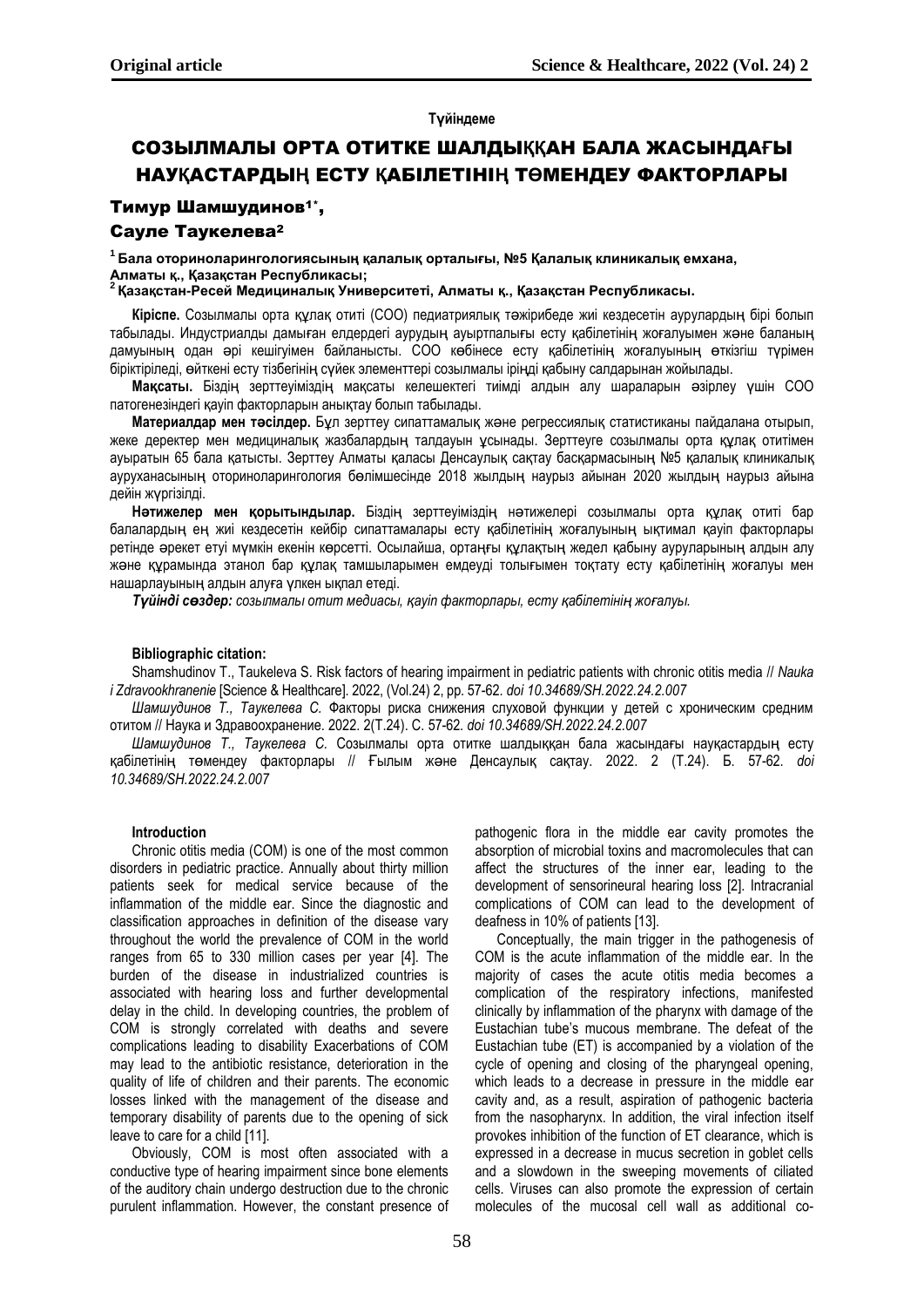receptors of pathogenic bacteria [3, 9]. Another hallmark of COM is the development of mucositis, which is characterized by a hyperplastic process in the mucous membrane and excessive production of exudate. The mucositis itself is formed from biofilm - a structure consisting of microbial cell wall polysaccharides, fibrin and mucins of the macroorganism [5].

In most cases, the disease develops in early childhood, most often during the first two years of life. When clarifying the details of the anamnesis of life and disease, it is possible to identify such risk factors for the development of chronic otitis media as frequent episodes of acute otitis media, upper respiratory tract infections, trauma to the eardrum, and nutritional deficiencies [15]. Other causes associated with the development of COM are pathological conditions that affect the functionality of the auditory tube congenital anomalies of the facial skeleton and diseases of the pharynx. One of the significant risk factors for the development of pathology is the low level of income in the family in which the child was born and grows [18].

The understanding and considering all risk factors for the development of inflammation of the middle ear and chronicity of the process make it possible to create a successful tactic for the management and treatment of patients with childhood COM. Thus, the aim of our study is the identification of risk factors in pathogenesis if COM for the possible development of effective preventive measurements.

### **Materials and methods**

Enrollment of the participants in the study took place among patients hospitalized in the otorhinolaryngological department of the City Clinical Hospital No. 5 of the Health Department of Almaty in the period from March 2018 to March 2020. The inclusion criteria for the study were the following characteristics of patients: verified diagnoses of chronic otitis media with the concurrent adenoid hypertrophy (ICD10 codes - H66.1 Chronic perforated otitis media; J35.2 Adenoid hypertrophy grades 2-3); age ˂18 years; availability of informed consent of children and/or their parents or guardians. Children whose parents or guardians refused to participate in the study were excluded from the sample. The study was approved by the Ethics Committee of Kazakh medical university of continuing education (Protocol no.: 1, from January 15, 2019), and the research was conducted in compliance with principles of the Declaration of Helsinki and the Guideline for Good Clinical Practice.

For the collection of collect personal data and medical information, a clinical register of the study participant was developed. The register was filled in by copying information from the outpatient records and the patient's medical history. The missing data was obtained during a face-toface meeting, telephone conversation, correspondence via mobile messengers or e-mail.

The clinical register was developed by the author of the study and includes the following sections:

- 1) passport data;
- 2) data on the antenatal period of development;
- 3) data on the characteristics of breastfeeding;
- 4) development of the child from birth to 12 months;
- 5) history of respiratory disorders;
- 6) history of hearing impairment;
- 7) otosurgical features;
- 8) nasopharyngeal surgery;
- 9) early and late postoperative periods.

The last part - the results of tone threshold audiometry (measurement of the air-bone interval) and otoendoscopy (anatomical integrity of the neotympanic membrane) - was filled out during repeated control examinations after 1, 3, 6, 12 months from the date of the surgical intervention.

## **Statistical analysis**

The R 3.6.3 software (R Foundation for Statistical Computing, Vienne, Austria) was used for statistical analyses. Descriptive statistics for categorical variables are presented as absolute and relative frequencies (percentages, %), for quantitative ones - as medians (1st and 3rd quartiles) and mean (standard deviation).

The Mann-Whitney test was used to compare quantitative variables. Fisher's exact test was used to analyze the association between categorical variables. Regression analyses were carried out: dependent variable – air-bone gap; independent variables – different parameters from personal and medical records. A p-value *<*0.05 was defined as statistically significant.

#### **Results**

For the identification of risk factors of hearing loss 65 pediatric patients with chronic otitis media in combination with adenoid hypertrophy receiving the surgical treatment were enrolled within 2 years. The age median of sample was 9,42 (5,73-12,22). The males: females' ratio was equal to 1,24 (36 boys and 29 girls).

Table 1 demonstrates the health condition of maternal health condition, the details of history of delivery and feeding. On third of mothers had some somatic pathologies, and every fifth female was affected with the disorder of reproductive system. The vast majority of children were born in term, but only half of them were fed with breast milk. Only 4% of participants were feeding in vertical position.

| able |
|------|
|------|

| The history of pregnancy and breast feeding (n=65). |                    |    |       |
|-----------------------------------------------------|--------------------|----|-------|
| Variables                                           |                    | N  | $\%$  |
| Extragenital pathology of mother                    |                    | 19 | 29,23 |
| Genital pathology of mother                         |                    | 13 | 20,0  |
| Delivery                                            | Natural            | 50 | 76,92 |
|                                                     | Caesarean section  | 15 | 23,08 |
| Delivery time                                       | In term            | 56 | 86,15 |
|                                                     | Premature delivery | 9  | 13,85 |
| Child feeding                                       | Breast             | 35 | 53,84 |
|                                                     | Bottle-feeding     | 5  | 7,69  |
|                                                     | Mixed              | 25 | 38,47 |
| Feeding position                                    | Vertical           | 3  | 4,62  |
|                                                     | Horizontal         | 22 | 33,85 |
|                                                     | Mixed              | 40 | 61,53 |

Also, we checked the prevalence of possible risk factors within the first year of life (Table 2). About one third of children had the allergy in their history. The overwhelming majority of patients were vaccinated according to the Kazakhstani national vaccination calendar. More than half of participants suffered from exudative otitis. The quarter of patients had the relatives with the hearing impairment. About 80% of children were treated with ethanol-containing ear drops.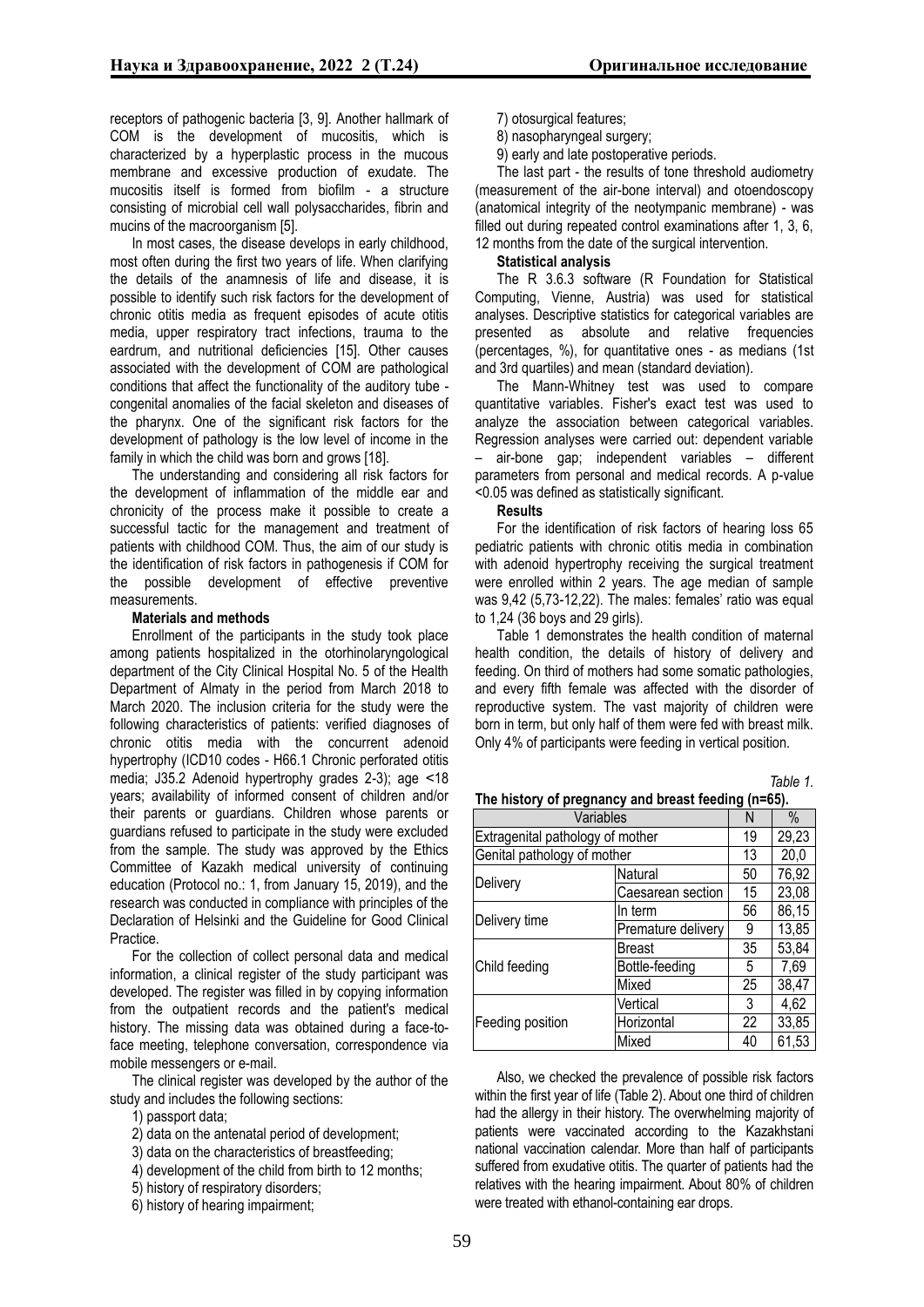| Variables                            | Ν  | $\%$  |
|--------------------------------------|----|-------|
| History of allergic conditions and   | 23 | 35,39 |
| <b>diseases</b>                      |    |       |
| Vaccination on schedule              | 54 | 83,08 |
| Family history of hearing impairment | 19 | 29,23 |
| Episodes of impaired breath          | 29 | 44,62 |
| History of acute otitis media        | 16 | 24,62 |
| Episodes of otorrhea                 | 38 | 58,46 |
| Use of ethanol containing ear drops  | 51 | 78,46 |

**First 12 months of life and history of ENT disorders.**

*Table 2.*

*Table 3.*

Table 3 shows the condition of nose, throat and the presence of adenoid hypertrophy. Every third patient had the II degree of disease. Approximately half of the patients suffered from sleep obstructive apnea syndrome. It seems obvious that some patients had the ENT comorbidities. About half of children had the 1-3 months history of sinusitis of different locations.

| History of upper airways pathology.    |                               |    |       |  |
|----------------------------------------|-------------------------------|----|-------|--|
| Variables                              |                               |    | $\%$  |  |
| Degree of<br>adenoid<br>hypertrophy    | I degree                      |    | 15,38 |  |
|                                        | II degree                     | 21 | 32,31 |  |
|                                        | III degree                    |    | 15,38 |  |
|                                        | Il degree + choanal syndrome  |    | 20,0  |  |
|                                        | III degree + choanal syndrome | 11 | 16,93 |  |
| Sleep obstructive apnea syndrome       |                               |    | 47,69 |  |
| Pharmacological treatment of sinusutis |                               | 49 | 75,38 |  |
| Local intranasal glucocorticosteroids  |                               | 26 | 40,0  |  |
| History of<br>sinusitis                | 1 month                       | 19 | 29,23 |  |
|                                        | 1-3 months                    | 32 | 49,23 |  |
|                                        | 3-6 months                    | 9  | 13,84 |  |
|                                        | More than 3 months            | 5  | 7,7   |  |

About 60% of patients suffered from COM more than 3 years. The ration of participants with one sided and twosided forms of disease was 1:1. More than 60% of children were treated with systemic and local antibiotics. Two thirds of patients had the experience of exposure to ethanolcontaining ear drops. The median of air-bone gap was equal to 43,48 (38,03-51,97) dB. According to computer tomography half of the children had the sclerotic type of pneumatization of temporal bone Table 4.

Table 5 contains the analysis of possible risk factors of hearing impairment. In this case the linear regression method was used. It allows to evaluate the impact of several qualitative parameters on the air-bone gap variable. The significant increase of air-bone gap was associated with the previous history of acute otitis media, the episodes of otorrhea, and the treatment with ethanol-containing ear drops.

| History of chronic otitis media and nearing impairment.<br>Variables        |                                                                                                                                        | N  | $\%$                |
|-----------------------------------------------------------------------------|----------------------------------------------------------------------------------------------------------------------------------------|----|---------------------|
|                                                                             | 1-3 months                                                                                                                             | 4  | 6,15                |
|                                                                             | 3-12 months                                                                                                                            | 4  | 6, 15               |
| History of COM                                                              | 1-3 years                                                                                                                              | 17 | 26,15               |
|                                                                             | More than 3 years                                                                                                                      | 40 | 61,55               |
|                                                                             | One sided                                                                                                                              | 36 | 55,38               |
| Affected side                                                               | Two sided                                                                                                                              | 29 | 44,62               |
|                                                                             | Less than 1 month                                                                                                                      | 1  | 1,54                |
| Exacerbation of otitis<br>prior to surgery as                               | 1-3 months                                                                                                                             | 17 | 26,15               |
| an otorrhea                                                                 | More than 3 months                                                                                                                     | 47 | 72,31               |
| Frequency of<br>exacerbations                                               | No exacerbations                                                                                                                       | 1  | 1,54                |
|                                                                             | From 1 to 3 times<br>per year                                                                                                          | 42 | 64,62               |
|                                                                             | More than 3 times<br>per year                                                                                                          | 22 | 33,84               |
| ENT* interventions                                                          |                                                                                                                                        |    |                     |
| Pharmacological<br>treatment                                                | Systemic antibiotics                                                                                                                   | 64 | 98,46               |
|                                                                             | Inhaled forms of<br>glucocorticoids                                                                                                    | 38 | 58,46               |
|                                                                             | Local antibiotics                                                                                                                      | 62 | 95,38               |
|                                                                             | Local corticosteroids                                                                                                                  | 47 | 72,31               |
|                                                                             | Ethanol containing ear<br>drops                                                                                                        | 61 | 93,85               |
| Type of hearing<br>impairment<br>according to ICD-10                        | Conducting hearing<br>loss, bilateral (H.90)                                                                                           | 35 | 53,85               |
|                                                                             | Conductive hearing<br>loss, unilateral with<br>unrestricted hearing on<br>the contralateral side<br>(H90.1)                            | 29 | 44,61               |
| before the surgery                                                          | Mixed conductive and<br>sensorineural hearing<br>loss, unilateral with<br>unrestricted hearing on<br>the contralateral side<br>(H90.7) | 1  | 1,54                |
| Air-bone gap, dB<br>(median (1 <sup>st</sup> and 3 <sup>rd</sup> quartiles) |                                                                                                                                        |    | 43,48 (38,03-51,97) |
|                                                                             | Good pneumatization                                                                                                                    | 19 | 29,23               |
| Computer<br>tomography                                                      | Sclerotic type of<br>pneumatization                                                                                                    | 32 | 49,23               |
|                                                                             | Loss of pneumatization                                                                                                                 | 13 | 20,0                |
|                                                                             | Pathological lesions                                                                                                                   | 1  | 1,54                |
| Remission period of                                                         | Less than 1 month                                                                                                                      | 9  | 13,85               |
| COM before the                                                              | 1-3 months                                                                                                                             | 25 | 38,46               |
| surgery                                                                     | More than 3 months                                                                                                                     | 35 | 53,84               |

**History of chronic otitis media and hearing impairment.**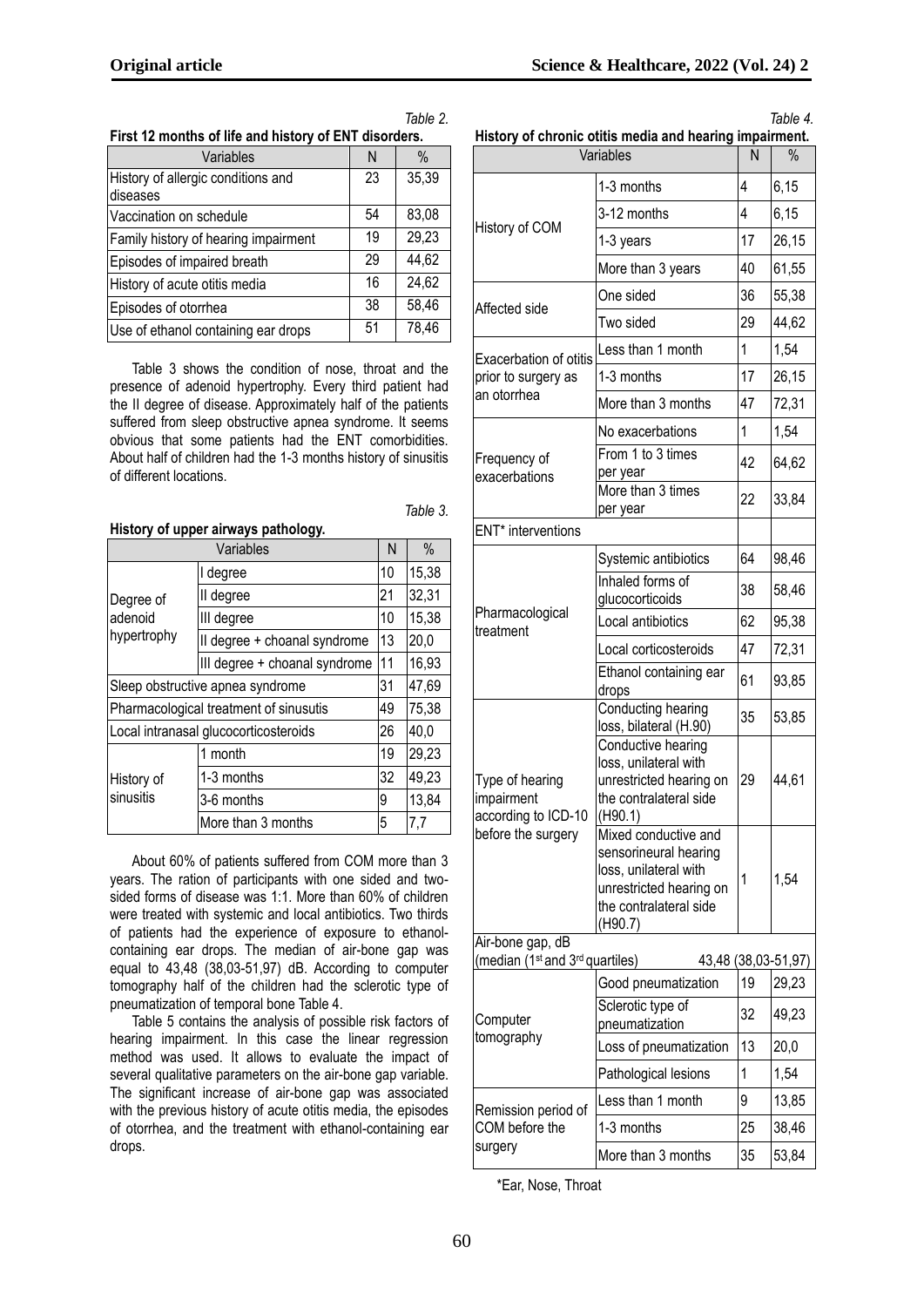*Table 5.*

|                                             | Variable       | $\beta$ [95% CI]           | $p^*$  | $p^{**}$ |
|---------------------------------------------|----------------|----------------------------|--------|----------|
| Male gender                                 |                | $1.3$ [-3.5; 6.0]          | 0.5966 |          |
| Extragenital pathology                      |                | $-1.6$ [ $-6.8$ ; 3.6]     | 0.5320 |          |
| Genital pathology                           |                | 5.2 [-0.6; 11.0]           | 0.0773 |          |
| Caesarean section                           |                | $1.1$ [-4.5; 6.7]          | 0.6893 |          |
| Premature delivery                          |                | $1.2$ [-5.6; 8.1]          | 0.7213 |          |
| Child feeding                               | Bottle-feeding | $7.7$ [-1.3; 16.7]         | 0.0930 |          |
|                                             | Mixed          | $-0.2$ [ $-5.1; 4.7$ ]     | 0.9315 | 0.2152   |
| Feeding position                            | Horizontal     | $-4.1$ [ $-15.9$ ; $7.7$ ] | 0.4904 | 0.6892   |
|                                             | Mixed          | $-4.9$ [ $-16.3$ ; 6.6]    | 0.3997 |          |
| History of allergic conditions and diseases |                | $2.7$ [-2.2; 7.6]          | 0.2723 |          |
| Family history of hearing impairment        |                | $4.2$ [-0.9; 9.3]          | 0.1079 |          |
| Vaccination on schedule                     |                | $-1.3$ [ $-7.6$ ; 5.0]     | 0.6892 |          |
| Episodes of impaired breath                 |                | $-3.8$ $[-8.4; 0.9]$       | 0.1111 |          |
| History of acute otitis media               |                | 6.7 [1.5;11.9]             | 0.0128 |          |
| Otorrhea                                    |                | $4.7$ [0.6; 8.8]           | 0.0448 |          |
| Use of ethanol containing ear drops         |                | 5.6 [0.3; 10.9]            | 0.0353 |          |
| Sleep obstructive apnea syndrome            |                | $0.0$ [-4.7; 4.8]          | 0.9889 |          |

### **Factors affecting the air-bone gap parameter.**

 $p^*$  – p-values were evaluated in comparison with the base figures;

р\*\* - p-values were evaluated in comparison of subgroups

## **Discussion**

One of the most common causes of conductive hearing loss is chronic inflammatory diseases of the ear, such as otitis media with persistent discharge due to perforation of the tympanic membrane. Without adequate treatment of chronic otitis media, some of the symptoms of the disease hearing loss or ear discharge - can significantly reduce the patient's quality of life [13, 21].

There is a wide range of modified and non-modified risk factors of chronic otitis media. The assumption about the role of heredity in the chronicity of the inflammatory process in the middle ear is confirmed by a large-scale longitudinal study by Rovers et al. (2002). A prospective follow-up of 1373 pairs of twins in England and Wales demonstrated the concordance of the middle ear disease scale (MEDS) with different variables. If in the development of acute otitis media the influence of the external environment was decisive (0.18 vs 0.10), then heredity turned out to be a statistically significant anamnestic factor for COM (0.57 vs 0.72) [16]. Another risk group for the development of inflammatory pathology of the middle ear are children with congenital pathology of the facial skeleton. These data are also confirmed by a series of experimental studies, during which a gene responsible for the development of one or another bone and cartilage structure of the facial skeleton was deactivated in knock-out mice. Such interventions led to various anatomical and physiological disorders of the Eustachian tube, followed by the development of inflammation of the middle ear [6, 7, 17]. In addition,

adenoiditis can serve as an independent variable that has a prognostic value in the success of surgical treatment of patients with COM. According to Hong et al. (2008) one third of cases of chronic inflammatory pathology of the middle ear is accompanied by adenoiditis, and adenotonsillectomy reduces the frequency of exacerbations of chronic reflux and significantly improves the function of the Eustachian tube [8]. Another important risk factor for the development of pathology of the middle ear is the passive smoking. Children of smoking women are especially at risk, in this case, the likelihood of developing otitis media increases by 50% or more [19]. Another modifiable cause contributing to infection of the middle ear cavity is the use of pacifiers and teethers. The results of a controlled cohort study by Niemela et al. (2000) showed that children whose parents stopped using pacifiers after reading an information booklet about their dangers had 33% fewer episodes of acute otitis media [12].

The results of our investigation demonstrated that some prevalent characteristics of paediatric patients with chronic otitis media may act as possible risk factors for the impairment of hearing function. This data is concordant with the data from other studies. There is significant decrease of hearing function (more than 40dB) in every fifth child with chronic otitis media [1]. Thirty percent of patients with bilateral sensoneural loss of hearing had the middle ear disorder. Furthermore each exacerbation of the inflammatory process may worsen the already existing hearing impairment [10]. In its turn the impairment or loss of